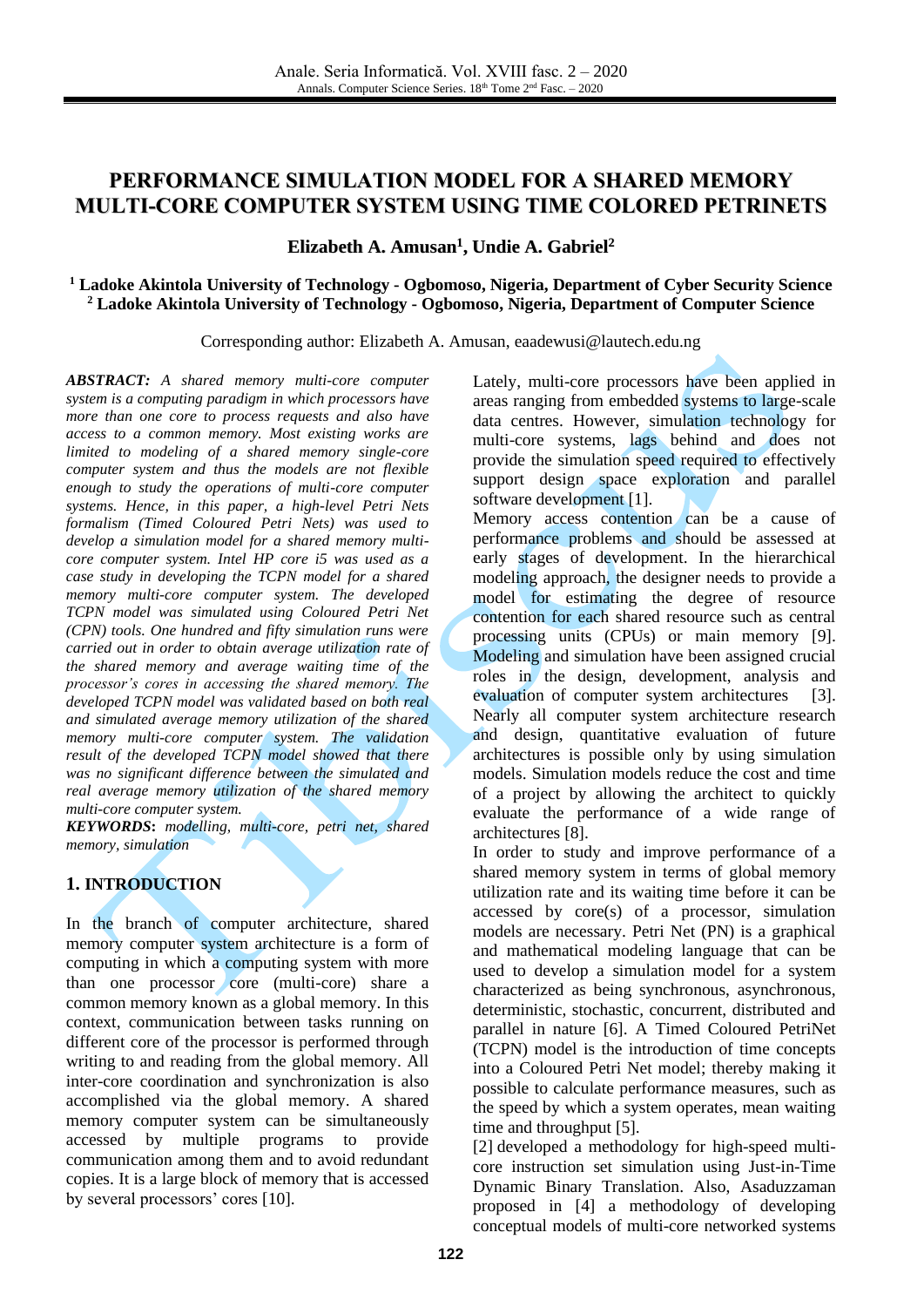for the purpose of analyzing their performances. However, the goal of this paper is to use a high-level Petri Nets formalism (Timed Coloured Petri Nets) to develop a simulation model for a shared memory multi-core computer system and validate the model based on memory utilization rate.

### **2. RESEARCH METHODOLOGY**

#### **2.1 Overview of the Modeling Approach**

In this paper, Colored Petri Nets (CPN) and Time Colored Petri Nets (TCPN) formalisms represented by (1) and (2) respectively were used to model the shared memory HP core i5 computer system which is the case study being considered here.

Both CPN and TCPN are tuples defined by Jensen [\[7\]](#page-5-9) as:

 $CPN = (\Sigma, P, T, A, N, C, G, E, I)$  (1)

where:

- $a.\Sigma$  is a finite set of non-empty types, also called colour sets.
- b.P is a finite set of places.
- c.T is a finite set of transitions.
- d.A is a finite set of arcs such that:

 $P \cap T = P \cap A = T \cap A = \emptyset.$ 

- e. N is a node function. It is defined from A into  $PxT \cup TxP.$
- f. C is a colour function. It is defined from P into  $\Sigma$
- g.G is a guard function. It is defined from T into expressions such that:
	- $\forall t \in T : [Type(G(t)) = B \land Type(Var(G(t)))$  $\subseteq \Sigma_{\;\rm}{}$
- h.E is an arc expression function. It is defined from A into expressions such that:  $\forall a \in A$ :  $[\text{Type}(E(a)) = C(p)MS \wedge \text{Type}(Var(E(a)))$  $\subseteq \Sigma_1$ 
	- where  $p$  is the place of  $N(a)$ .
- i.I is an initialization function. It is defined from P into closed expressions such that:

$$
\forall p \in P : [\text{Type(I(p))} = \text{C(p)MS}].
$$
  
A Time Colored Petri Net is a tuple:

 $TCPN = (CPN, R, r_0)$  (2)

where:

- a.CPN satisfying the definition of CPN.
- b.R is a set of time values, also called *time stamps.*
- c.r<sup>o</sup> is an element of R called the *start time*.

In the development of a simulation model for a shared memory multi-core computer system using Timed Coloured Petri Nets formalism, the following steps constitute the approach being employed:

- a.Description of the shared memory multi-core computer system
- b.Development of the considered shared memory multi-core computer system using TCPN formalism described earlier.
- c.Simulation of the developed TCPN model of the shared memory multi-core computer system using TCPN supported construction and simulation tool known as CPN tools.
- d.The validation of the developed TCPN model based on memory utilization rate

#### **2.2 Description of the Shared Memory Computer System (Case Study)**

The operation of the shared memory multi-core computer system considered in this project is depicted in Figure 1. The system consists of five processor's cores that want to access a common shared memory. The five processor's cores have the same capability. They work locally for some time, then request access to the shared memory and finally access it. Precisely, the operation of the shared memory multi-core computer system as depicted in Figure 1 is such that when one of the five processor's cores accesses the shared memory, the other processor's cores have to wait till the processor's core that first accesses the shared memory completes its operation with the memory.



Figure 1: Flowchart of Shared Memory Multi-Core Computer System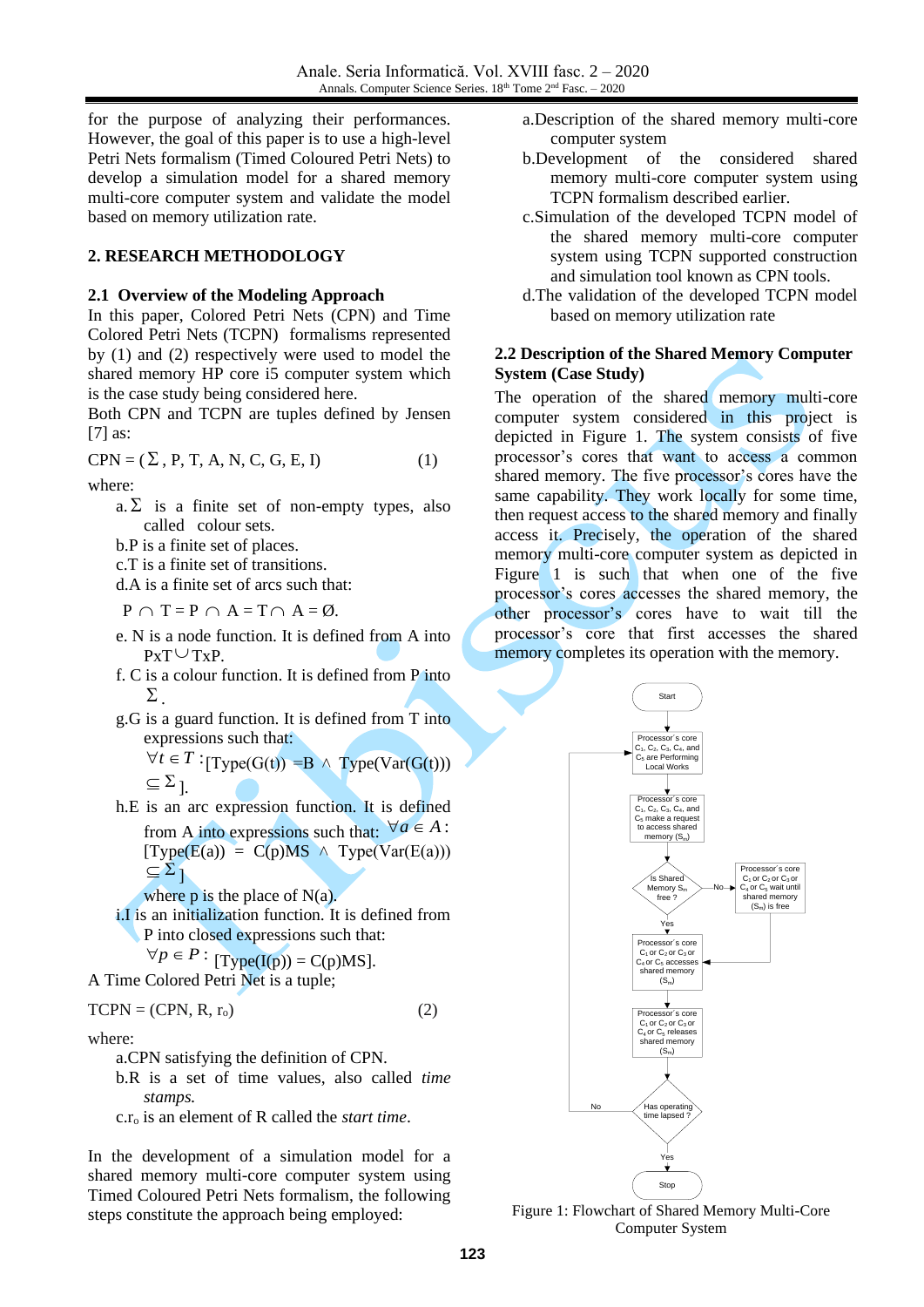#### **2.3 Development of the TCPN Model of the Shared Memory Multi-Core System**

CPN Tools (versions 4.0.0) was used in constructing a Timed Colored Petri Net (TCPN) model for the shared memory multi-core computer system under consideration. In the TCPN model, four (4) places and six (6) transitions were utilized. The places were drawn as ovals while transitions were drawn as rectangles. Places and transitions were connected with directed arcs which modeled the relations among the individual elements of the developed model. The arcs with their arc expressions defined the flows of tokens in the net. The descriptions of the places and transitions that were used in the TCPN model are enumerated in Tables 1 and 2, respectively. The color sets, variables and initial parameters employed in the developed TCPN model are also depicted in Figure 2. In developing the model, the following assumptions were made:

- a.One time stamp unit represents one minute in the TCPN model.
- b.The system operating time is 8 hours that is 480 minutes.

c.Multi-core system characterized by single shared memory architecture was considered.

### **2.4 Simulation and Validation of the Developed TCPN Model**

The developed TCPN model of the shared memory multi-core computer system was simulated on Intel(R) Core(TM) i5-3230M CPU @ 2.60GHz 64 bit Operating System using CPN tools version 4.0.0. In simulating the model, the number of processor's core and shared memory, the local working time of the processor's core and access time of the processor's cores were used as simulation input parameters. Table 3 shows details of these simulation input parameters. The idea of simulation is to take an executable model and let it run several times. One hundred simulations were run on the developed TCPN model to obtain average utilization rate of the shared memory and average waiting time of processor's cores accessing the shared memory. The developed model was validated based on the real and simulated average memory utilization of the shared memory multi-core computer system.

| <b>Place</b>              | <b>Description</b>                                                                                                                                                                          |  |  |  |  |  |
|---------------------------|---------------------------------------------------------------------------------------------------------------------------------------------------------------------------------------------|--|--|--|--|--|
| Processor@local_operation | This place was used to model activity of processor's cores while performing<br>local operation                                                                                              |  |  |  |  |  |
| Wait                      | This place was used to model waiting state of the other processor's cores<br>until the processor's core that first accessed the shared memory has finished<br>its operation with the memory |  |  |  |  |  |
| Access                    | This place was used to model state in which a processor's core is busy using<br>the shared memory                                                                                           |  |  |  |  |  |
| Shared_memory_Idle        | This place was used to model a state in which the shared memory is free                                                                                                                     |  |  |  |  |  |

Table 1: Description of Places in the TCPN Model

| Table 2: Description of Transitions in the TCPN Model |  |  |  |  |  |  |  |  |  |  |  |
|-------------------------------------------------------|--|--|--|--|--|--|--|--|--|--|--|
|                                                       |  |  |  |  |  |  |  |  |  |  |  |

| <b>Transition</b>            | <b>Description</b>                                                      |
|------------------------------|-------------------------------------------------------------------------|
| C1RequestSm                  | Model process of requesting for shared memory Sm by processor's core C1 |
| <b>C2RequestSm</b>           | Model process of requesting for shared memory Sm by processor's core C2 |
| C3RequestSm                  | Model process of requesting for shared memory Sm by processor's core C3 |
| C4RequestSm                  | Model process of requesting for shared memory Sm by processor's core C4 |
| C5RequestSm                  | Model process of requesting for shared memory Sm by processor's core C5 |
| C1Access_memory              | Model process of accessing the shared memory Sm by processor's core C1  |
| C <sub>2</sub> Access_memory | Model process of accessing the shared memory Sm by processor's core C2  |
| C3Access_memory              | Model process of accessing the shared memory Sm by processor's core C3  |
| C4Access_memory              | Model process of accessing the shared memory Sm by processor's core C4  |
| C5Access_memory              | Model process of accessing the shared memory Sm by processor's core C5  |
| C1ReleaseSm                  | Model process of releasing the shared memory Sm by processor's core C1  |
| C <sub>2</sub> ReleaseSm     | Model process of releasing the shared memory Sm by processor's core C2  |
| C3ReleaseSm                  | Model process of releasing the shared memory Sm by processor's core C3  |
| C <sub>4</sub> ReleaseSm     | Model process of releasing the shared memory Sm by processor's core C4  |
| C5ReleaseSm                  | Model process of releasing the shared memory Sm by processor's core C5  |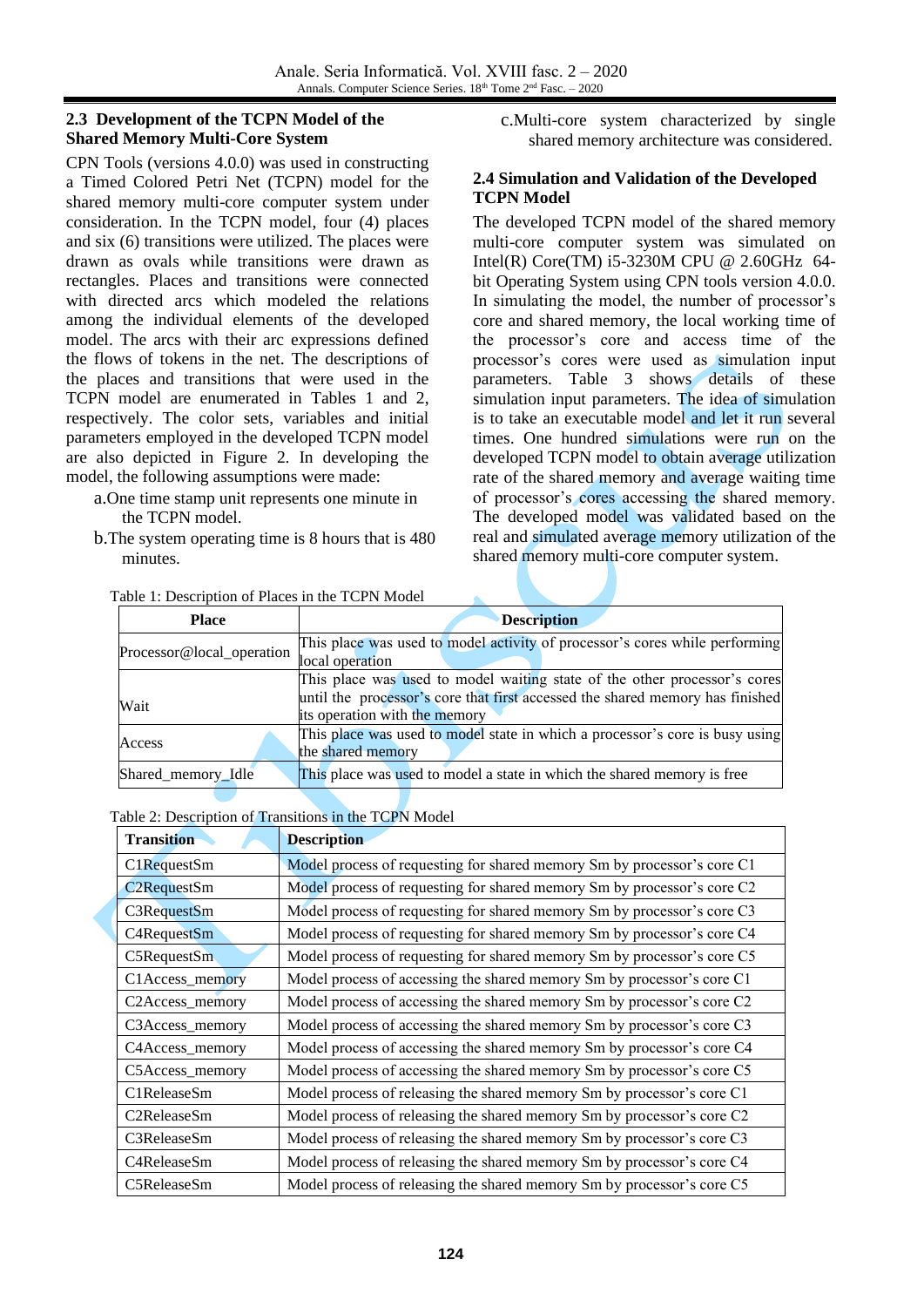| $\blacktriangledown$ val InitCores = 1 c(1)@++exponential(1.0/5.0)++1 c(2)@++exponential(1.0/10.0) |
|----------------------------------------------------------------------------------------------------|
|                                                                                                    |
|                                                                                                    |
|                                                                                                    |
|                                                                                                    |
|                                                                                                    |
|                                                                                                    |
|                                                                                                    |
|                                                                                                    |
|                                                                                                    |
|                                                                                                    |
|                                                                                                    |
|                                                                                                    |
|                                                                                                    |
|                                                                                                    |
|                                                                                                    |
|                                                                                                    |
|                                                                                                    |
|                                                                                                    |
|                                                                                                    |
|                                                                                                    |
|                                                                                                    |
|                                                                                                    |
|                                                                                                    |
|                                                                                                    |
|                                                                                                    |
|                                                                                                    |
|                                                                                                    |
|                                                                                                    |
|                                                                                                    |
|                                                                                                    |
|                                                                                                    |
|                                                                                                    |
|                                                                                                    |
|                                                                                                    |
|                                                                                                    |
|                                                                                                    |
|                                                                                                    |
|                                                                                                    |
|                                                                                                    |
|                                                                                                    |
|                                                                                                    |
|                                                                                                    |
|                                                                                                    |

Figure 2: The Declaration of Color sets, Variables and Initial Parameters used in the Developed TCPN Model

|  |  |  | Table 3: Simulation Input Parameters |
|--|--|--|--------------------------------------|
|--|--|--|--------------------------------------|

| <b>Parameter</b>                                  | <b>Value/Expression</b>                           |  |  |  |  |
|---------------------------------------------------|---------------------------------------------------|--|--|--|--|
| Number of processor's core                        | 5                                                 |  |  |  |  |
| Number of shared memory                           | 1                                                 |  |  |  |  |
| Local operation time of processor's core 1 (C1)   | Exponential distribution with mean of 5 minutes   |  |  |  |  |
| Local operation time of processor's core $2(C2)$  | Exponential distribution with mean of 10 minutes  |  |  |  |  |
| Local operation time of processor's core $3(C3)$  | Exponential distribution with mean of 15 minutes  |  |  |  |  |
| Local operation time of processor's core 4 (C4)   | Exponential distribution with mean of 20 minutes  |  |  |  |  |
| Local operation time of processor's core $5 (C5)$ | Exponential distribution with mean of 25 minutes  |  |  |  |  |
| Access time of processor 's core 1 (C1)           | Exponential distribution with mean of 5.0 minutes |  |  |  |  |
| Access time of processor 's core $2(C2)$          | Exponential distribution with mean of 4.0 minutes |  |  |  |  |
| Access time of processor 's core $3 (C3)$         | Exponential distribution with mean of 3.0 minutes |  |  |  |  |
| Access time of processor 's core 4 (C4)           | Exponential distribution with mean of 2.5 minutes |  |  |  |  |
| Access time of processor 's core $5 (C5)$         | Exponential distribution with mean of 2.0 minutes |  |  |  |  |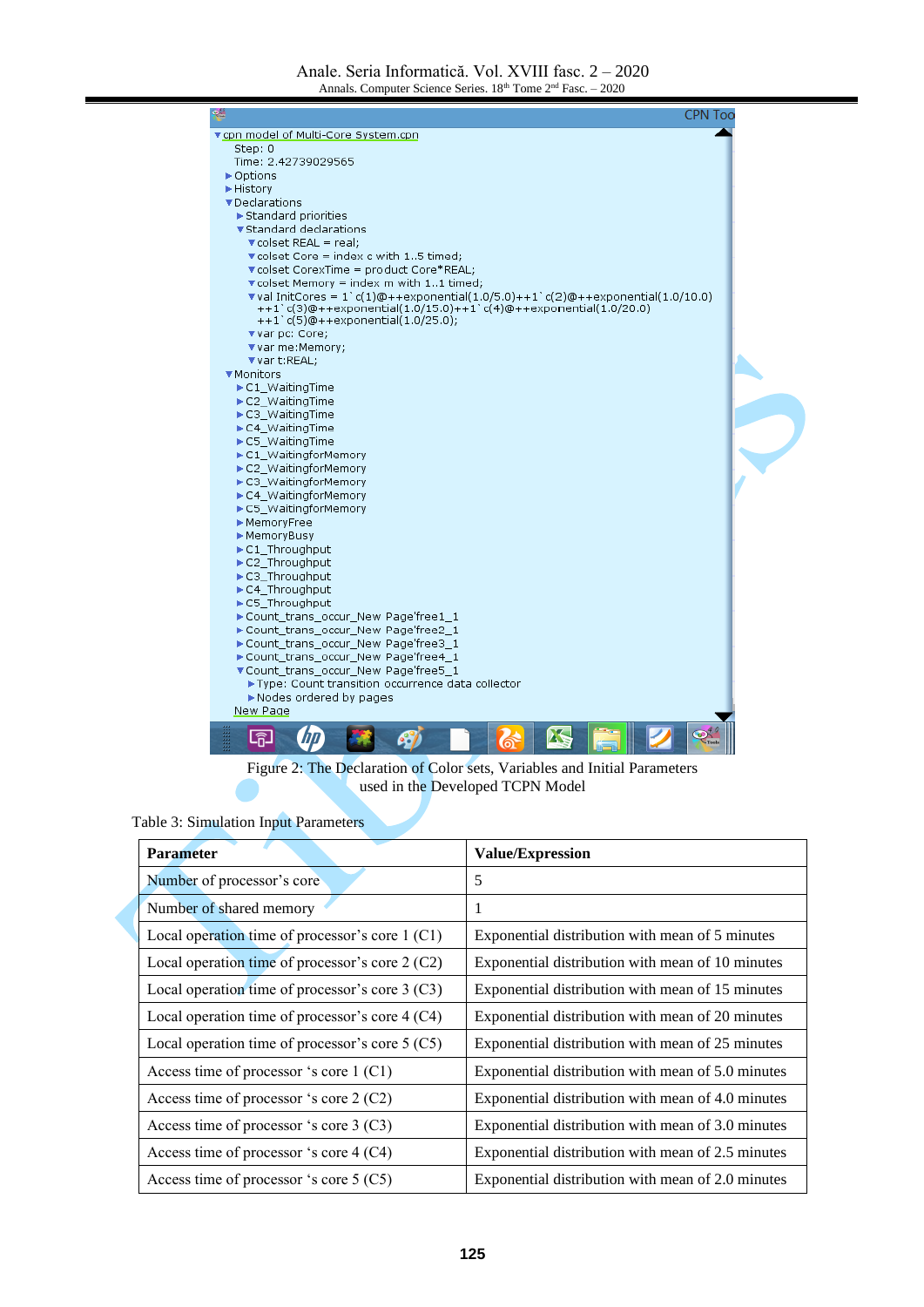#### **3. RESULTS AND DISCUSSION**



The developed TCPN model of the considered shared memory multi-core computer system is depicted in Figure

Figure 3: The Developed TCPN Model of the Shared Memory Multi-Core Computer System

In the developed TCPN model, the processor's core either  $C(1)$  or  $C(2)$  or  $C(3)$  or  $C(4)$  or  $C(5)$ performing local processes (place *Processor@local\_operation*) request access (transition:

*C1RequestSm* for processor's core C(1), *C2RequestSm* for processor's C(2), *C3RequestSm* for processor's core C(3),

*C4RequestSm* for processor's core C(4) and

*C5RequestSm* for processor's core C(5))

to the shared memory  $(m(1))$ .

The processor's core requesting access to the shared memory wait (place *wait*) if the any of the other processor's core is using the shared memory (place *Access*). Otherwise, the processor's core accesses (transition:

*C1Access\_memory* for processor's core C(1), *C2Access\_memory* for processor's core C(2), *C3Access\_memory* for processor's core C(3), *C4Access\_memory* for processor's core C(4) and *C5Access\_memory* for processor's core C(5))

the shared memory (place *Shared\_memory\_Idle*) and work (place *Access*) with the shared memory. After finishing work with the shared memory, the processor's core releases (transitions: *C1ReleaseSm*  for processor's core C(1), *C2ReleaseSm* for processor's core C(2), *C3ReleaseSm* for processor's core C(3), *C4ReleaseSm* for processor's core C(4)

and *C5ReleaseSm* for processor's core C(5)) the shared memory (place *Shared\_memory\_Idle*) and return to perform its local operation again (place *Processor@local\_operation*).

The simulation of the developed TCPN model was done using CPN tools and the results are as depicted by Figure 4. The results revealed that the average utilization rate of the shared memory and the average waiting time of a processor's core accessing the shared memory were 42% and 5.73 seconds respectively.



Figure 4: Simulation Results of the Developed TCPN

Figure 5 represents the validation result of the developed TCPN model. The results compare the